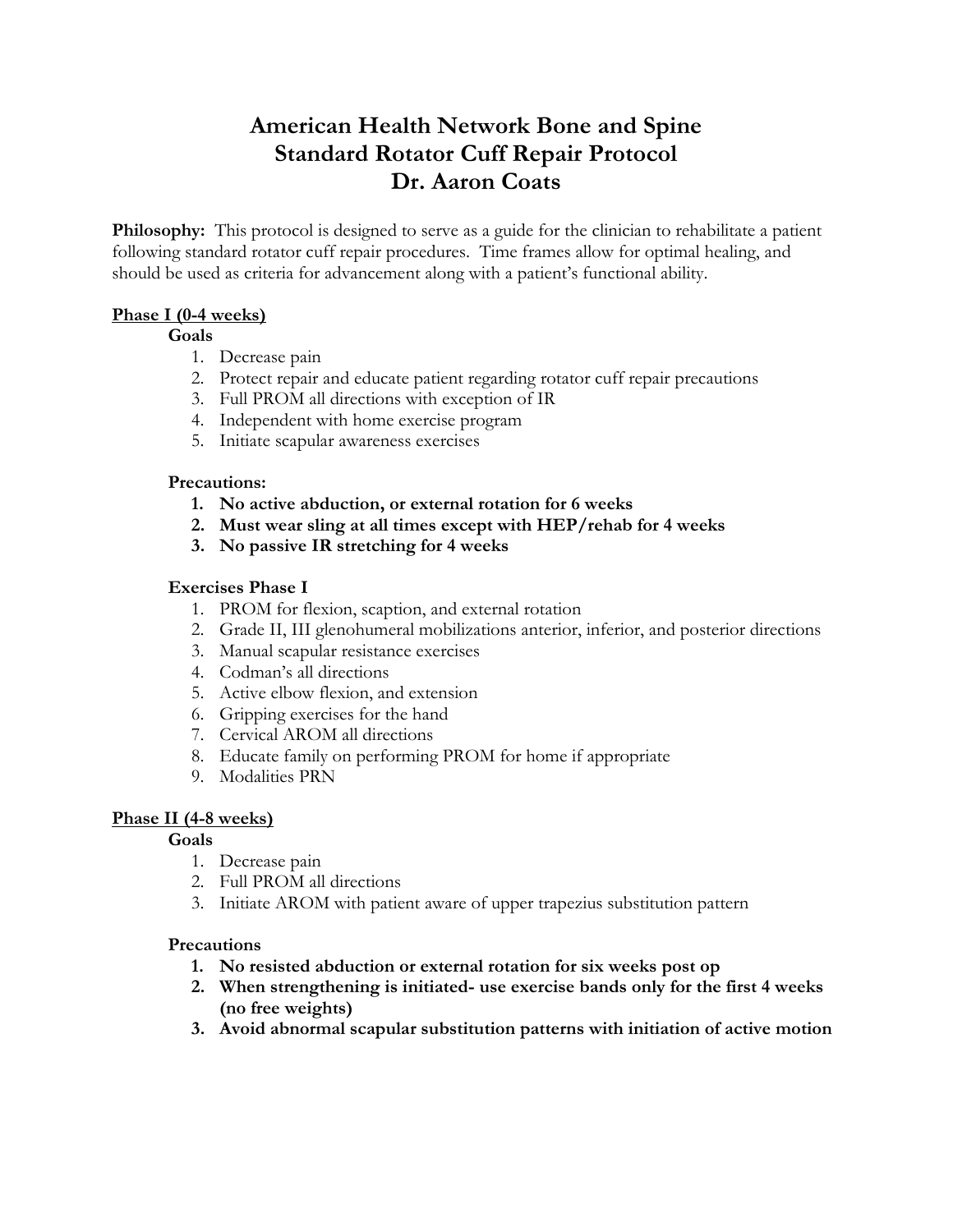# **Exercise Phase II Weeks 4-6**

# **Theraband only for strengthening, no weights**

- 1. Continue PROM, and initiate AAROM for flexion, abduction, ER, and IR
- 2. Scapular strengthening exercises (with bands)
- 3. Band resistive exercises for IR, and extension
- 4. Band resistive exercises for biceps and triceps
- 5. Continue to maintain cervical AROM all directions
- 6. Can perform lower extremity strengthening and cardiovascular exercises that are nonstressful to the shoulder
- 7. Trunk stabilization exercises

# **Weeks 6-8**

# **Theraband only for strengthening, no weights**

- 1. Initiate band resisted exercises for external rotation and abduction
- 2. Perform AROM for flexion, and scaption with emphasis on scapular awareness to minimize the upper trap influence
- 3. Initiate light resistance exercises in all scapular planes

### **Note: all strengthening should be performed below 90 degrees elevation until normal scapular rhythm and sufficient rotator cuff strength is achieved.**

#### **Phase III (8-12 weeks)**

**Goals**

- 1. Achieve full AROM all directions
- 2. Minimal to no shoulder pain with ADL's
- 3. Improved strength in rotator cuff, and scapulothoracic muscles
- 4. Normal scapulohumeral rhythm with active motions

# **Exercise Phase III**

#### **Week (8-12)**

- 1. Continue PROM and joint mobilization PRN
- 2. Continue strengthening of deltoid, cuff, and scapulothoracic musculature
- 3. Initiate proprioceptive training
- 4. Initiate closed chain exercises
- 5. Initiate active PNF patterns concentrating on technique, with gradual progression to resistive PNF patterns
- 6. Trunk stabilization/strengthening